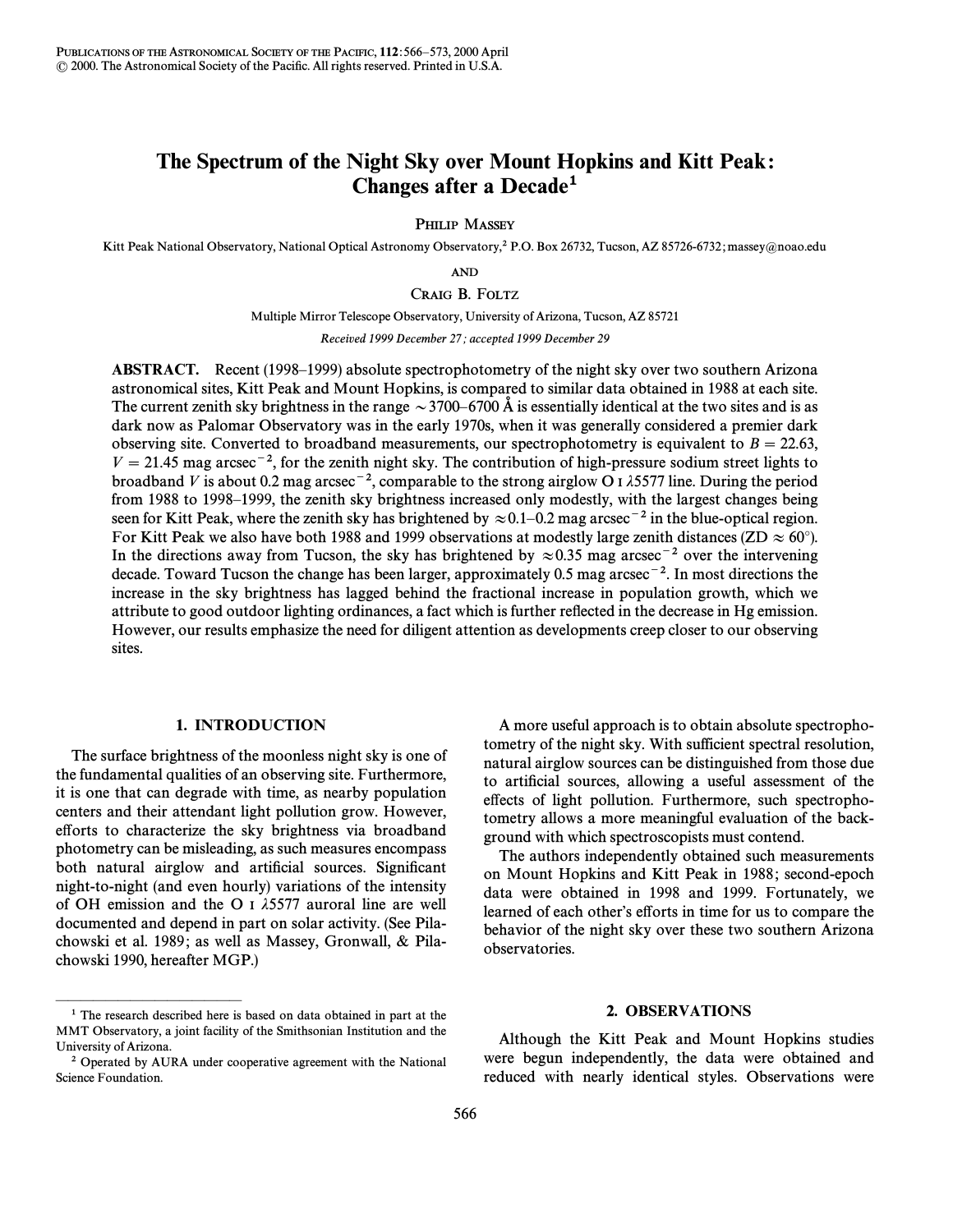made both at the zenith and at modestly large zenith distances (50 $^{\circ}-60^{\circ}$ ). The observations were usually taken at least  $15^\circ$  away from the Galactic plane; in addition, the 1998/1999 CCD data were median filtered to remove any resolved stars. Details of our observations are given below.

# 2.1. Kitt Peak

The 1988 Kitt Peak data discussed here were obtained on 1988 February 18 (UT) and are described by MGP. The observations were obtained with the Intensified Reticon Scanner on the  $0.9$  m telescope with  $10$  Å FWHM resolution and covered the wavelength range  $3800-6500$  Å. Observations were obtained both at the zenith and at zenith distances of  $\approx 60^{\circ}$  toward selected azimuths.

The 1999 Kitt Peak observations were made in as similar a manner as possible given the change in instrumentation over the past decade. These new data were obtained on 1999 November 5, 8, and 10 (UT), using the same 0.9 m telescope with the GoldCam CCD spectrometer. A firstorder, 600 line mm<sup> $-1$ </sup> grating (No. 26) was used with a GG375 blocking filter for wavelength coverage from 3700 to 6700 A. A 10. 2 slit was used (assuming the same  $28\%$ 63  $mm<sup>-1</sup>$  plate scale as measured for the earlier study) in order to obtain a 10  $\AA$  (FWHM) resolution. Independent measurements were made of the spatial scale along the slit as the demagnification of the spectrograph was not known with sufficient accuracy, and we adopt a scale of 1.725 per 15  $\mu$ m pixel. The uncertainty in this value is  $\sim$  1.5%, which would lead to a systematic uncertainty of 0.02 mag arcsec<sup>-2</sup>, if the slit plate scale is taken as precise. The data were taken with a  $2406 \times 512$  section of the Loral CCD binned by 5 in the spatial direction in order to reduce the digitization noise. The final extraction swath was 50 binned pixels wide, and thus corresponded to an area of  $4401$  arcsec<sup>2</sup>, about 5 times greater than that used in the 1988 study. Bright twilight exposures were used to match the dome flat fields to the slit illumination function of the night sky. Unilluminated portions of the CCD were used to correct for any residual bias or dark-current contributions. Exposure times were typically 900 s, during which the telescope was tracking. One or more observations were obtained at zenith on all three nights. Two observations were made, each on a separate night, toward Tucson (azimuth 64°), Phoenix (azimuth 346 $^{\circ}$ ), and Nogales (azimuth 142 $^{\circ}$ ), all obtained at a zenith distance of approximately  $60^\circ$ . One or more spectrophotometric standards  $BD + 28°4211$ , Hiltner 600, Feige 34, and Feige 110 were observed each night to determine the instrumental sensitivity and were reduced adopting a mean extinction law appropriate for Kitt Peak. Wavelength calibration was by means of nebular observations.

We found that the individual zenith observations matched well  $( $0.1$  mag), other than for the usual varia$ tions in the O I  $\lambda$ 5577 night-sky lines, and we averaged the multiple observations. Similarly the dual observations made at various azimuths at large zenith distances were found to be in excellent accord and were averaged for the following analysis.

#### 2.2. Mount Hopkins

The 1988 Mount Hopkins data were taken on the night of 1988 June 6 (UT) with the 4.5 m Multiple Mirror Telescope (MMT) using the Blue Channel of the MMT Spectrograph and an intensified Reticon detector. A 300 line  $mm^{-1}$ grating was used in first order with no blocking filter. This will lead to some order overlap longward of about 6500 Å. The spectral resolution is about 10  $\AA$  (FWHM). A 300 s exposure was taken through two 5" diameter circular apertures while tracking near the zenith. Wavelength calibration was carried out using observations of a HeNeAr lamp. As is the case for the KPNO data, no extinction correction was applied to the observations of the night sky. A small dark count correction of 0.004 photons  $s^{-1}$  pixel<sup>-1</sup> was subtracted from the data. No pulse-pair corrections were made. The instrumental sensitivity function was calculated using observations of the standard star G138-31 assuming a mean extinction law appropriate for Mount Hopkins. The data from the two apertures were reduced independently and averaged to produce the final spectrum.

The second-epoch Mount Hopkins data were obtained by P. Berlind on 1998 November 25 using the 1.5 m Tillinghast telescope at the Fred Lawrence Whipple Observatory and the FAST spectrograph (Fabricant et al. 1998) and a 2688  $\times$  512 Loral CCD detector. A 300 line mm<sup>-1</sup> grating was used in first order with no blocking filter, yielding spectral resolution of about 10  $\AA$ . Exposures of 1800 s were taken through a  $5$ " slit at the zenith and at the four cardinal points at zenith distances of roughly  $50^\circ$  (except for the eastern exposure, which was taken at a zenith distance of about  $35^\circ$ ; see Table 1). Wavelength calibration was carried out using observations of a HeNeAr lamp. No dark correction was made, and the data were not corrected for atmospheric extinction. The instrumental sensitivity function was calculated using observations of the standard stars Feige 110 and G191-B2B, again assuming a mean extinction law. The final spectrum was extracted using a median filter applied over the unvignetted part of the slit.

Errors in telescope plate scale and the size of the entrance apertures are systematic but are expected to contribute an uncertainty less than about 5% (0.05 mag arcsec<sup>-2</sup>) for either data set. It was difficult to calibrate the MMT's Intensified Reticon detector because of uncertain pulse-pair coincidence at the high count rates incurred while observing relatively bright standard stars. This is of particular concern when using a very blue or very red standard star since the pulse-pair coincidence would be a function of wavelength. Since G138-31 is blue (DC white dwarf), the result would be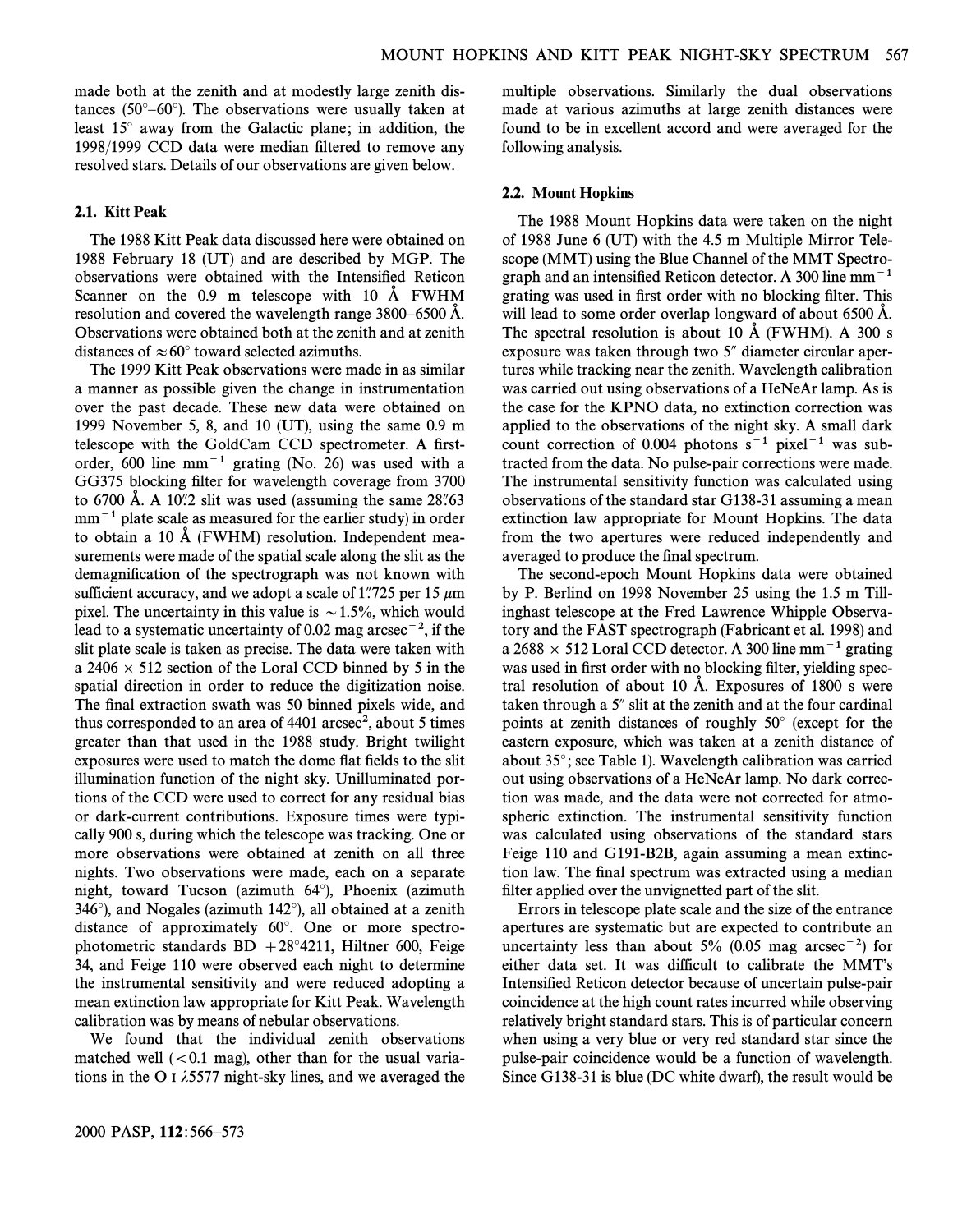| $\sim$                                                  |                              |       |                  |                         |       |                |
|---------------------------------------------------------|------------------------------|-------|------------------|-------------------------|-------|----------------|
|                                                         | <b>BROADBAND<sup>a</sup></b> |       |                  | NARROWBAND <sup>b</sup> |       |                |
| <b>LOCATION</b>                                         | B                            | V     | HPS <sup>c</sup> | λ4250                   | λ4550 | $\lambda$ 5150 |
| 1998 Mount Hopkins:                                     |                              |       |                  |                         |       |                |
|                                                         | 22.63                        | 21.46 | 0.17             | 22.69                   | 22.40 | 22.17          |
|                                                         | 22.39                        | 21.19 | 0.32             | 22.48                   | 22.18 | 21.92          |
|                                                         | 22.34                        | 21.30 | 0.18             | 22.42                   | 22.10 | 21.87          |
|                                                         | 22.48                        | 21.29 | 0.26             | 22.58                   | 22.27 | 22.02          |
|                                                         | 22.47                        | 21.27 | 0.23             | 22.57                   | 22.26 | 22.00          |
| 1988 Mount Hopkins:                                     |                              |       |                  |                         |       |                |
|                                                         | 22.52                        | 21.55 | 0.04             | 22.58                   | 22.29 | 22.11          |
| 1999 Kitt Peak:                                         |                              |       |                  |                         |       |                |
| Zenith (average of 4; ZD = $1^{\circ}-3^{\circ}$ )      | 22.63                        | 21.44 | 0.17             | 22.67                   | 22.39 | 22.14          |
| Tucson (average of 2; $ZD = 58^{\circ} - 60^{\circ}$ )  | 22.17                        | 20.90 | 0.21             | 22.25                   | 21.95 | 21.68          |
| Phoenix (average of 2; $ZD = 59^{\circ} - 60^{\circ}$ ) | 22.38                        | 21.08 | 0.22             | 22.44                   | 22.15 | 21.88          |
| Nogales (average of 2; $ZD = 59^{\circ} - 60^{\circ}$ ) | 22.36                        | 21.08 | 0.16             | 22.44                   | 22.14 | 21.84          |
| 1988 Kitt Peak:                                         |                              |       |                  |                         |       |                |
| Zenith (average of 2; $ZD = 4^{\circ} - 10^{\circ}$ )   | 22.80                        | 21.66 | 0.04             | 22.89                   | 22.49 | 22.25          |
| Tucson (average of 2; $ZD = 53^{\circ} - 54^{\circ}$ )  | 22.67                        | 21.37 | 0.21             | 22.81                   | 22.45 | 22.12          |
|                                                         | 22.75                        | 21.45 | 0.19             | 22.85                   | 22.50 | 22.22          |
| Nowhere (average of 2; $ZD = 56^{\circ} - 61^{\circ}$ ) | 22.68                        | 21.55 | 0.04             | 22.77                   | 22.41 | 22.17          |
|                                                         |                              |       |                  |                         |       |                |

TABLE 1 SKY BRIGHTNESS MEASURES (mag  $\arccos\left(\frac{-2}{2}\right)$ )

<sup>a</sup> Broadband synthetic " $B$ " and "V" were computed using the response curves from Allen 1973 and applying a 0.14 mag arcsec<sup>-2</sup> in order to match the standard system. The convolutions were performed after replacing the variable O I  $\lambda$ 5577 line by an averaged value.

<sup>b</sup> Narrowband magnitudes were computed using a constant response over a 100  $\AA$  interval centered at the specified wavelengths.

 $c$  "HPS" denotes the contribution to the V magnitude made by high-pressure sodium.

an underestimate of the instrument's efficiency at shorter wavelengths which would result in an overestimate of sky brightness at blue colors. We estimate that this effect could be as large as 0.10 mag in  $B-V$ .

### 3. RESULTS

In comparing our spectrophotometry of the night sky of Kitt Peak with that of Mount Hopkins, or describing changes with time or zenith distance, it is useful to have not only the spectra but also a few characteristic numbers. We are interested in broadband  $B$  and  $V$ , as these are representative of the brightness encountered by imaging. Similarly, we will use a few line-free regions to compute monochromatic magnitudes, as these are then characteristic of what spectroscopists will experience at best. The values are given in Table 1 and were computed by convolving the sensitivity curves of the B and V bandpasses (Allen 1973) with our  $F_{\lambda}$  data, which we then converted to mag arcsec<sup>-2</sup>. In computing the broadband  $V$  we eliminated the effects of variable O I  $\lambda$  5577 on our data by replacing the line with the average line flux measured from our data. On average, the O I line contributes 0.16 mag arcsec<sup>-2</sup> at V at zenith, but with variations of  $\approx 0.1$  mag arcsec<sup>-2</sup> just within our limited data set. For B we also had to apply a 0.14 mag correction to bring the values in accord with the standard system. This value was determined using the published photometry of the spectrophotometric stars used in this study and is consistent (within  $0.03$  mag) with what we find by convolving the Kurucz (1992) model of Vega with our filter responses. Uncertainties in the zero points are irrelevant for the intercomparisons we make here but do matter for comparison with the B sky brightnesses determined by actual broadband observations or by night-sky models (e.g., Garstang 1989).

In Figure 1 we compare the current (1998/1999) zenith sky brightness of Mount Hopkins and Kitt Peak. The agreement speaks for itself. Despite di†erences in instrumentation (and corresponding uncertainties in the plate scales) and the fact that we have limited data on how much variations are seen at either site, the data are indistinguishable in absolute level. The corresponding broadband values of the zenith sky at the two sites are  $B = 22.63$  mag arcsec<sup>-2</sup> and  $V = 21.45$  mag arcsec<sup>-2</sup>.

The excellent agreement between the two sites is slightly fortuitous given nightly variations  $(0.05-0.10$  mag) seen in our multiple observations. We estimate that the absolute error in each observation is  $\sim 0.03-0.06$  mag arcsec<sup>-2</sup>. This estimate comes from the quadrature sum of errors arising from  $(1)$  the uncertainties in the absolute plate scale  $(0.02$ <sup> $-$ </sup>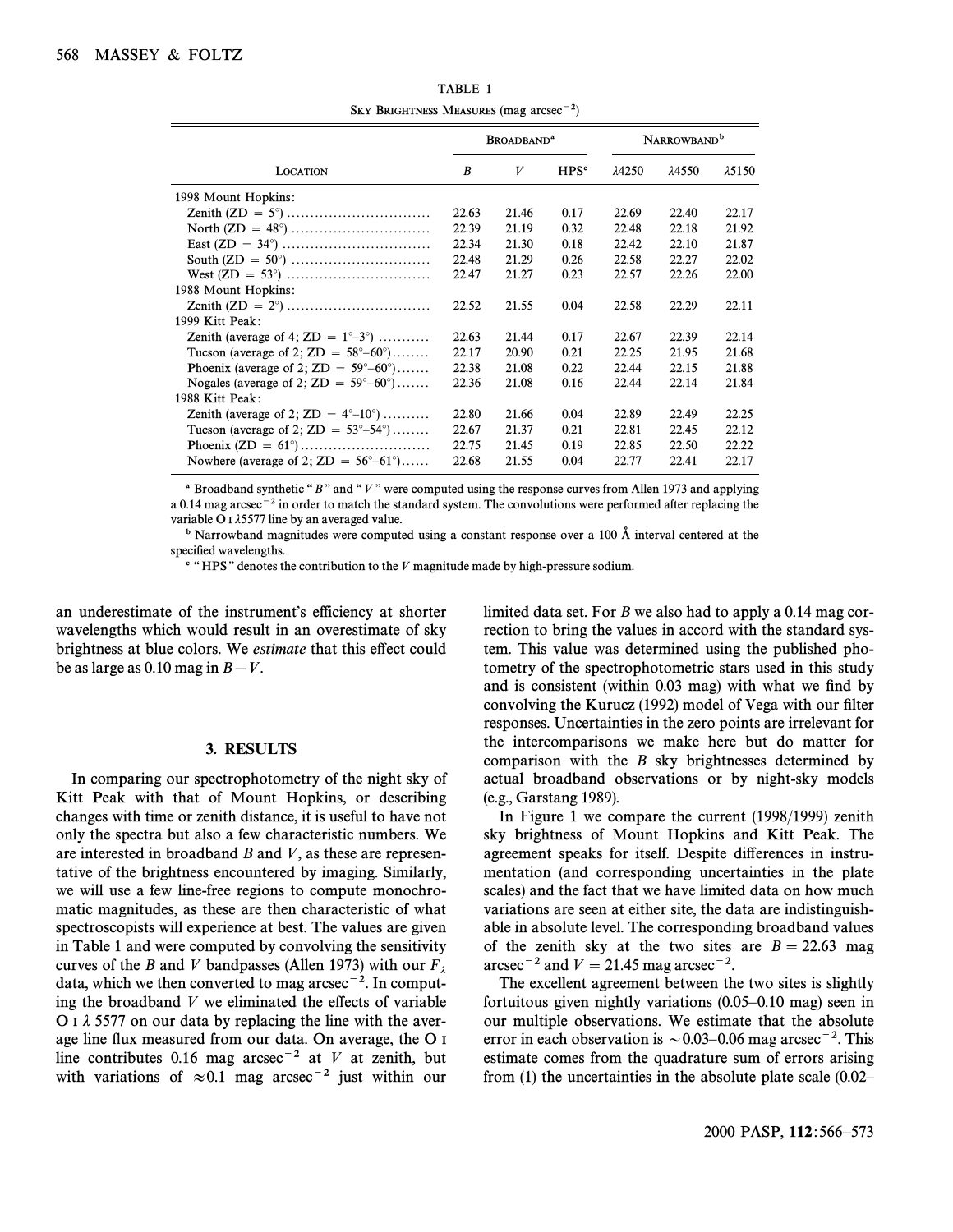

FIG. 1. Second-epoch observations of the spectrum of the night sky at the zenith above Kitt Peak (solid line) and Mount Hopkins (dashed line). Emission features from natural and man-made sources are marked. High-pressure sodium (HPS) lamps are responsible for the broad feature extending from  $\sim$  5500 to 6500 A.

0.05 mag), (2) the uncertainties in the slit width  $(0.01-0.02)$ mag), (3) the adoption of a mean extinction curve (0.01 mag), and (4) the uncertainties in calibration of the spectrophotometric standards themselves (0.02 mag). The exception is the 1988 Mount Hopkins observation, which could have a  $\sim$  0.1 mag color problem as described above.

We were naturally curious about what fraction of the V night-sky brightness was due to high-pressure sodium (HPS). We used the observations over Tucson to produce an HPS template spanning the range from 5250 to 6650 A. Narrow features of atmospheric origin were excised individually by eye. (There is some underlying OH emission; see Louistisserand et al. 1987.) The template was then scaled and subtracted from the individual spectra until a linear continuum was achieved. Broadband V magnitudes were then computed for the corrected spectra and compared to those of the uncorrected data. The resulting estimates of the HPS contributions are tabulated in Table 1. At the zenith, HPS contributes about 0.17 mag arcsec<sup> $-2$ </sup> at each site; i.e., comparable to what is contributed by the O I  $\lambda$ 5577 atmosphere line.

How do our zenith measurements compare with those of other dark sites ? Such a comparison faces two obstacles. First, only broadband measurements are usually available variable night-sky lines. Second, we expect that the natural sky brightness will depend, to some extent, on solar activity ; we discuss why further below. Both our first-epoch and second-epoch data were obtained near a time of relatively high solar activity, and so we expect that the sky brightness to be elevated relative to solar minimum, possibly by several tenths of a magnitude (Pilachowski et al. 1989). However, we can offer two comparisons which may be meaningful. Absolute spectrophotometry has been published for the Palomar night sky by Turnrose (1974), although at much coarser resolution  $(80-160 \text{ Å})$  than that discussed here. At the time, Palomar was considered to be one of the finest dark observing sites. Turnrose's  $\lambda$ 4540 flux is equivalent to a sky brightness of 22.30 mag arcsec<sup>-2</sup>, which is about 0.1 mag arcsec<sup> $-2$ </sup> brighter than the corresponding Mount Hopkins and Kitt Peak narrowband sky brightness at  $\lambda$ 4550 (Table 1). Thus the zenith sky brightness on Mount Hopkins and Kitt Peak at the end of the 1990s is still as dark as Palomar Observatory was in the early 1970s. (The Palomar data were obtained at a time nearly halfway between solar maximum and solar minimum, which simply underscores how well the two

for other sites, and these are misleading for the reasons stated in the Introduction, namely the inclusion of highly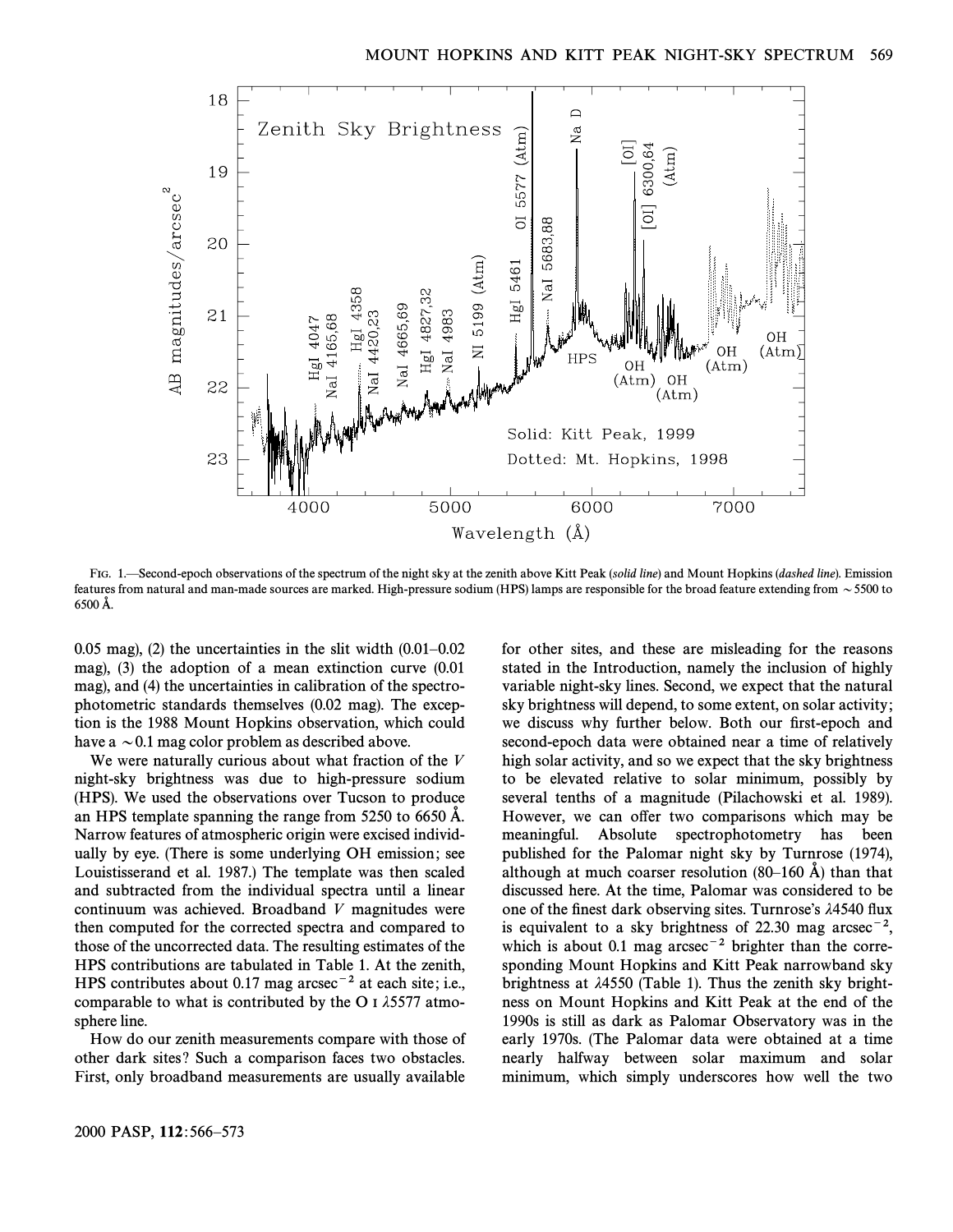Arizona sites are still doing.) We can also compare our values to the predictions of Garstang (1989) for 1980 for the two sites of  $B = 22.93$  mag arcsec<sup>-2</sup> for Kitt Peak and 22.87 mag arcsec<sup>-2</sup> for Mount Hopkins. The synthetic B surface brightness at zenith at both sites is  $22.63$  mag arcsec<sup>-2</sup>. Although the sky brightness at our two sites are elevated relative to these values, the predictions were explicitly computed for solar minimum. Clearly, additional data obtained at our two sites during the next solar minimum (circa 2005) would be of interest.

What changes have occurred over the past decade? In Figure 2 we show the first and second epoch observations at zenith plotted for each site. The strongest effects are the increase in the scattered light HPS light in the wavelength range from  $5600-6300$  Å, and an upturn in the UV flux relative to the 1988 Kitt Peak data. In general however, the agreement is very heartening. As can be seen in the figure and in the broadband synthesized magnitudes, the zenith sky brightness has changed by only about  $\pm 0.1$  mag  $\arcsc^{-2}$  over Mount Hopkins. In fact, the B sky brightness appears darker in 1998 than in 1988, though we expect that

this may be due to the instrumental calibration effect described in  $\S$  2.

The situation is much the same for Kitt Peak. Although the increase in sky brightness seems larger than for Mount Hopkins,  $\Delta B = -0.17$  mag arcsec<sup>-2</sup> and  $\Delta V = -0.22$  mag  $\arcsc^{-2}$ , these can be largely attributed to the increase in HPS and the turn-up in the UV. Examining the monochromatic magnitudes, one sees only an increase of about 0.1 mag arcsec<sup> $-2$ </sup> at wavelengths in the range 4000–5500 Å.

It is interesting to note that the strength of the Hg I  $\lambda$ 4047 and  $\lambda$ 4358 lines has decreased significantly between the two epochs. The sale of mercury vapor lamps is illegal in Pima County, so apparently some of the old fixtures have been replaced, presumably with HPS sources.

Are these changes over time representative, or could they be due to other causes? Some fraction of the natural nightsky brightness is composed of faint, unresolved stars, and some fraction is due to resolved, and unresolved, emission; Roach & Meinel (1955) estimate the relative contributions as 40% and 60%, respectively. (See discussion in Garstang 1989.) Care was taken to avoid observations near the



FIG. 2.—Comparison of the zenith sky brightness measured roughly 10 years apart for each site. Note the increase in the strength of HPS relative to the increase in the continuum. Quantitative assessment of the differences may be inferred from Table 1.

2000 PASP, 112:566–573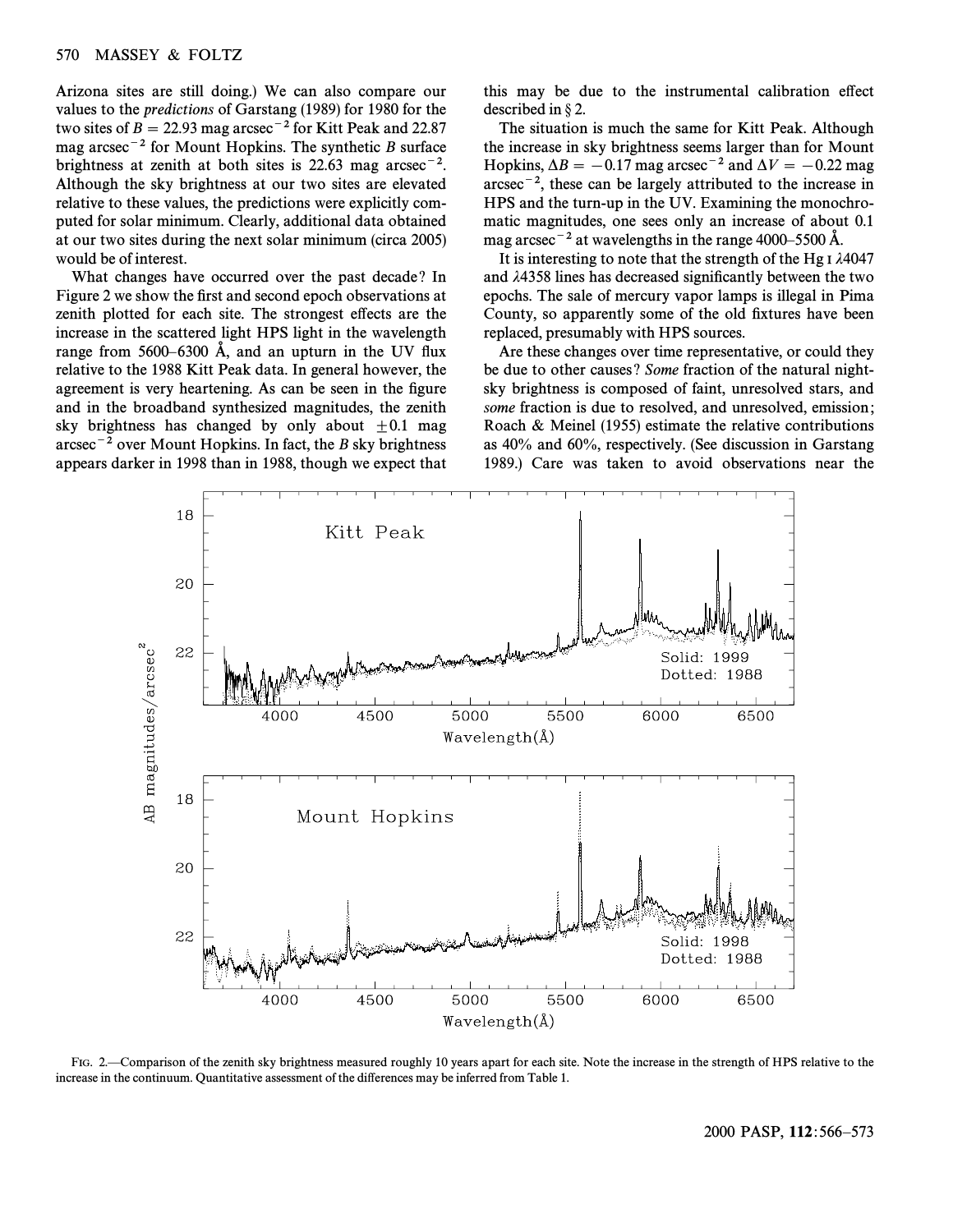Galactic plane, as discussed above. We expect that the amount of solar activity will affect the latter component, as increased Ñux from the Sun excites additional atmospheric emission. The size of the effect is unclear, although some evidence suggests it may be as much as 0.5 mag arcsec<sup>-2</sup> at the extremes of solar activity (Pilachowski et al. 1989 ; see also Fig. 2 of MGP). It is therefore fortunate, although not completely coincidental, that the second-epoch observations are separated from the first by roughly one 11 year solar cycle at each observatory, 10.5 years for the Mount Hopkins data and 11.7 years for the Kitt Peak data. Thus we believe that our comparisons over time are little affected by solar activity.

What happens then at intermediate zenith angles ? For Mount Hopkins we have measurements toward the cardinal directions for the 1998 data only ; for Kitt Peak we have observations made toward directions we thought would be interesting at a zenith distance of  $60^{\circ}$  in both 1988 and 1999.

In Figure 3 we compare the 1999 observation toward Tucson with that obtained at zenith for Kitt Peak. As the numbers in Table 1 suggest, this is the worst of any of direction. The photometry is about 0.5 mag  $\arccos^{-2}$ brighter here than at zenith.

We are heartened that in other directions the increase relative to zenith is only about 0.15–0.30 mag arcsec<sup>-2</sup> in the 1998/1999 data, although it slightly higher than what we

expect just from the natural sky brightness. Roach & Meinel (1955) measured the natural sky brightness in a linefree band centered at about  $5300 \text{ Å}$  from a site at about 5000 feet (1500 m) elevation and found that the natural sky brightened by about  $-0.06$  mag arcsec<sup>-2</sup> at 40° zenith distance to  $-0.14$  mag arcsec<sup>-2</sup> at 60°. Indeed, this increase away from the zenith is about all we observed in our 1988 data. Adopting these values as somewhat liberal estimates, we estimate that, with the exception of directions over Tucson, the sky brightness observed from Mount Hopkins and Kitt Peak is elevated over that expected due to natural airglow by less than 0.2 mag arcsec<sup>-2</sup>.

Nevertheless, the contrast between the zenith and the Tucson direction is dramatic, especially as viewed from Kitt Peak. Furthermore, this contrast has increased more than it has in other directions during the 1988–1999 time interval. In 1988 the difference between  $55^{\circ}$ –61° and zenith was only 0.13–0.20 mag arcsec<sup>-2</sup> at Kitt Peak, and not very dependent upon azimuth.

The most glaring difference (so to speak) between the two sites is the different contrasts between the Tucson and zenith directions. The sky appears 0.46 and 0.54 mag arcsec<sup>-2</sup> brighter in B and V, respectively, at a ZD of  $58^{\circ}$ - $60^\circ$  from Kitt Peak (compared to zenith), while it is 0.24 and  $0.27$  mag arcsec<sup>-2</sup> brighter from Mount Hopkins at a ZD of 48°. Why are the Kitt Peak Tucson values so high com-



FIG. 3.—Comparison of the Kitt Peak zenith sky brightness with that at a zenith distance of 60 $\degree$  in the direction toward Tucson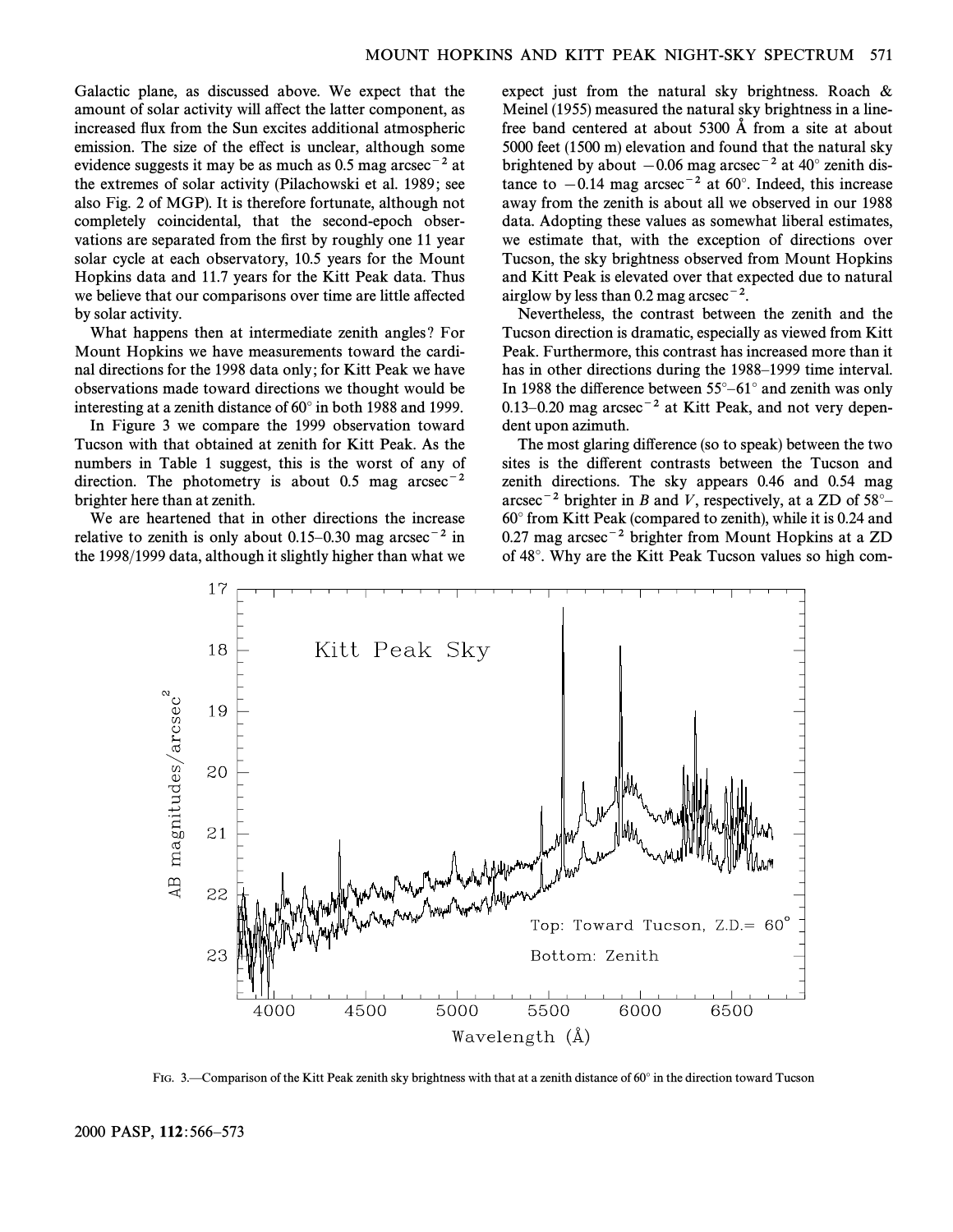## 572 MASSEY & FOLTZ

pared to Mount Hopkins ? Without detailed sky brightness models we can only speculate. Certainly, the somewhat larger zenith distance of the Kitt Peak observation will lead to a brighter measurement. Another factor may be that the Tucson metropolitan area is more extended in the east-west direction than it is north-south, making the sky appear brighter from Kitt Peak, which is west-southwest of Tucson, than from Mount Hopkins to the south. Finally, it is possible that the meteorological conditions may have been substantially different on the nights of the two observations. Mount Hopkins is at higher elevation (2605 m or 8550 feet) than Kitt Peak (2120 m or 6950 feet) and is often above the inversion layer that forms over the desert floor and entrains dust. It may be that this was the case during the 1998 Mount Hopkins measurements and not during the 1999 Kitt Peak observations. Whatever the reason, the need for additional sky brightness measurements at both sites, both to resolve this issue and to establish better statistics on the sky brightness, is clearly indicated.

# 4. DISCUSSION

We have found that the zenith sky brightness over Kitt Peak and Mount Hopkins increased only modestly during the period between 1988 and 1999, with the largest changes being seen for Kitt Peak. There the zenith sky has brightened by  $\approx 0.1-0.2$  mag arcsec<sup>-2</sup> in the blue-optical region. At large zenith distances (ZD  $\approx 60^{\circ}$ ) away from the direction toward Tucson, the sky has brightened by approximately 0.2–0.35 mag arcsec<sup>-2</sup> throughout this wavelength region. Toward Tucson the change has been larger, approximately 0.5 mag arcsec<sup> $-2$ </sup>.

Eastern Pima County, Arizona, is an area of substantial urban growth. The impact of this growth has been ameliorated by a fairly strict outdoor lighting code (International Dark Sky Association 1994).<sup>3</sup> We can ask if this code has been effective in minimizing the impact of light pollution on the two observatories. Between 1988 and 1999, the population of Tucson and surrounding municipalities has increased from approximately 405,000 to 510,000 persons

<sup>3</sup> Published in electronic form at http://www.darksky.org/ida/ida\_2/ info91.html.

ÈÈÈÈÈÈÈÈÈÈÈÈÈÈÈ

(Huckelberry 1998), $4$  a 26% increase. Including the unincorporated land, the population of the county as a whole increased from 641,000 persons to 824,000, a 29% increase. Since much of the population density in Pima County is concentrated near Tucson, it is probably safe to assume that the increase in the population in areas affecting the observatories is probably closer to the latter number than to the former.

Both observatories are also affected by light pollution from the twin cities of Nogales, Arizona (in Santa Cruz County), and Nogales, Sonora, Mexico. We have no estimate of the increase in the population of the latter. During this period, however, the population of Santa Cruz county increased from approximately 27,000 persons to just under 38,000 (Arizona Department of Economic Security 1999),<sup>5</sup> a 40% increase.

The implication of these numbers is that in most directions from the two observatories, the increase in sky brightness has lagged behind the increase in population of the major metropolitan centers in Pima and Santa Cruz county. This is very good news. However, both observatories are feeling the pressure from development as Tucson grows to the west, toward Kitt Peak, and to the south, toward Mount Hopkins. Since the effect of artificial illumination on sky brightness varies roughly as distance<sup> $-2.5$ </sup> (Walker's law; International Dark Sky Association 1996),<sup>6</sup> the impact of this development extending in some cases literally to the foot of the mountains will be commensurately greater. Preservation of these and other sites will require assiduous attention to lighting plans and outdoor lighting codes and frequent, diligent interaction with local elected officials and planning and zoning boards.

We thank Perry Berlind for obtaining the 1998 Mount Hopkins data and Richard Green for his encouragement. We are also grateful for useful comments on the manuscript from Don Davis and Lloyd Wallace.

## REFERENCES

- Allen, C. W. 1973, Astrophysical Quantities (London : Athlone) Arizona Department of Economic Security, Division of Employment Services and Support. 1999, Population Statistics (Tuscon : Arizona Dept. Economic Security)
- Fabricant, D. G., Cheimets, P., Caldwell, N., & Geary, J. 1998, PASP, 110, 79

Garstang, R. 1989, PASP, 101, 306

ÈÈÈÈÈÈÈÈÈÈÈÈÈÈÈ

- Huckelberry, C. 1988, Report to Pima County Board of Supervisors on Urban Growth and Land Development in Eastern Pima County (Tucson: Pima County)
- International Dark Sky Association. 1994, Information Sheet No. 91 (Tucson : Int. Dark Sky Assn.)

<sup>4</sup> Published in electronic form at http ://www.dot.co.pima.az.us/county/ urban/ubntblcon.htm.

<sup>5</sup> Published in electronic form at http ://www.de.state.az.us/links/ economic/webpage/.

 $6$  Published in electronic form at http://www.darksky.org/ida/ida\_2/ info11.html.